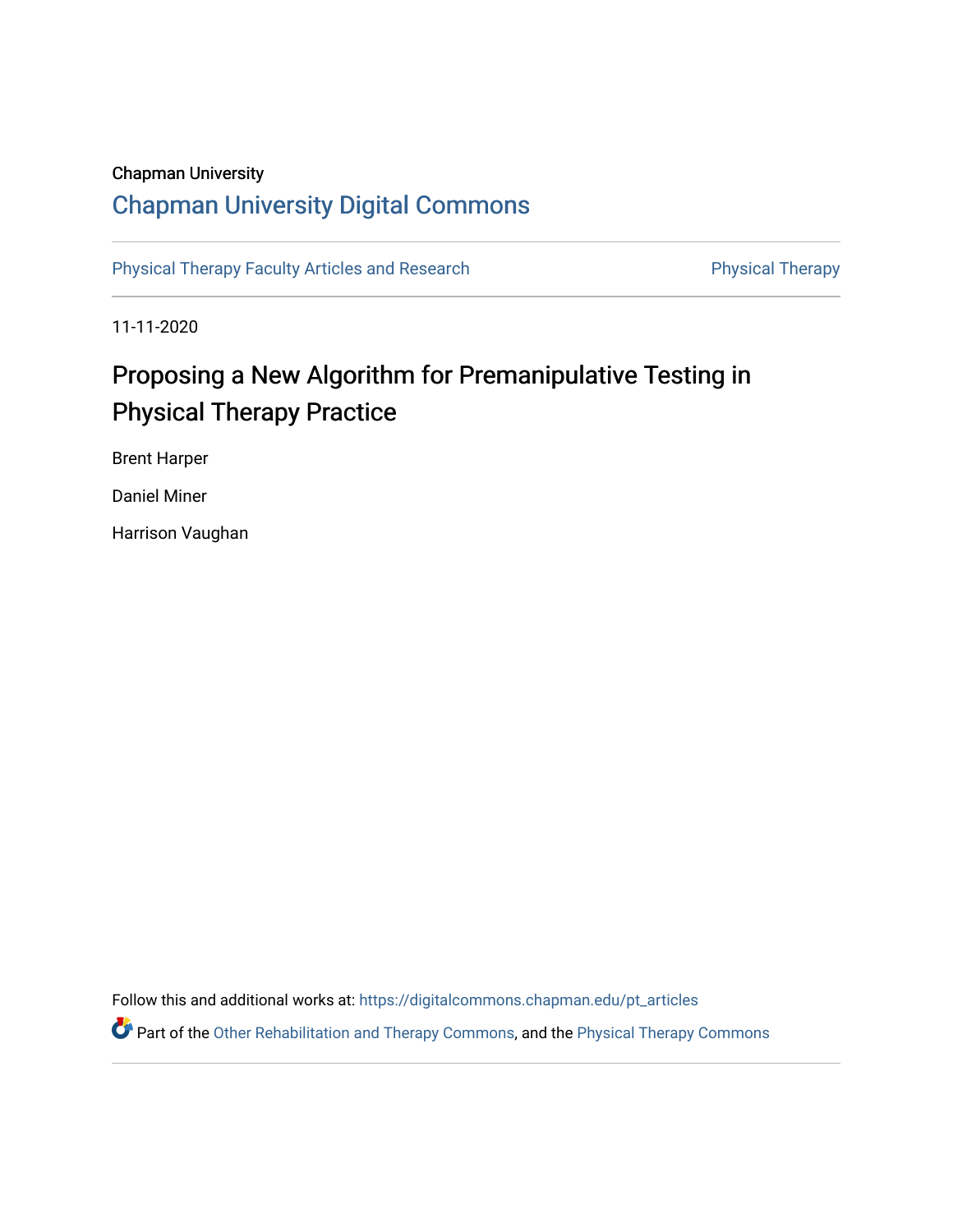# Proposing a New Algorithm for Premanipulative Testing in Physical Therapy Practice

## **Comments**

This article was originally published in Journal of Physical Therapy Science, volume 32, issue 11, in 2020. <https://doi.org/10.1589/jpts.32.775>

### Creative Commons License



This work is licensed under a [Creative Commons Attribution-Noncommercial-No Derivative Works 4.0](https://creativecommons.org/licenses/by-nc-nd/4.0/) [License](https://creativecommons.org/licenses/by-nc-nd/4.0/).

## Copyright

The Society of Physical Therapy Science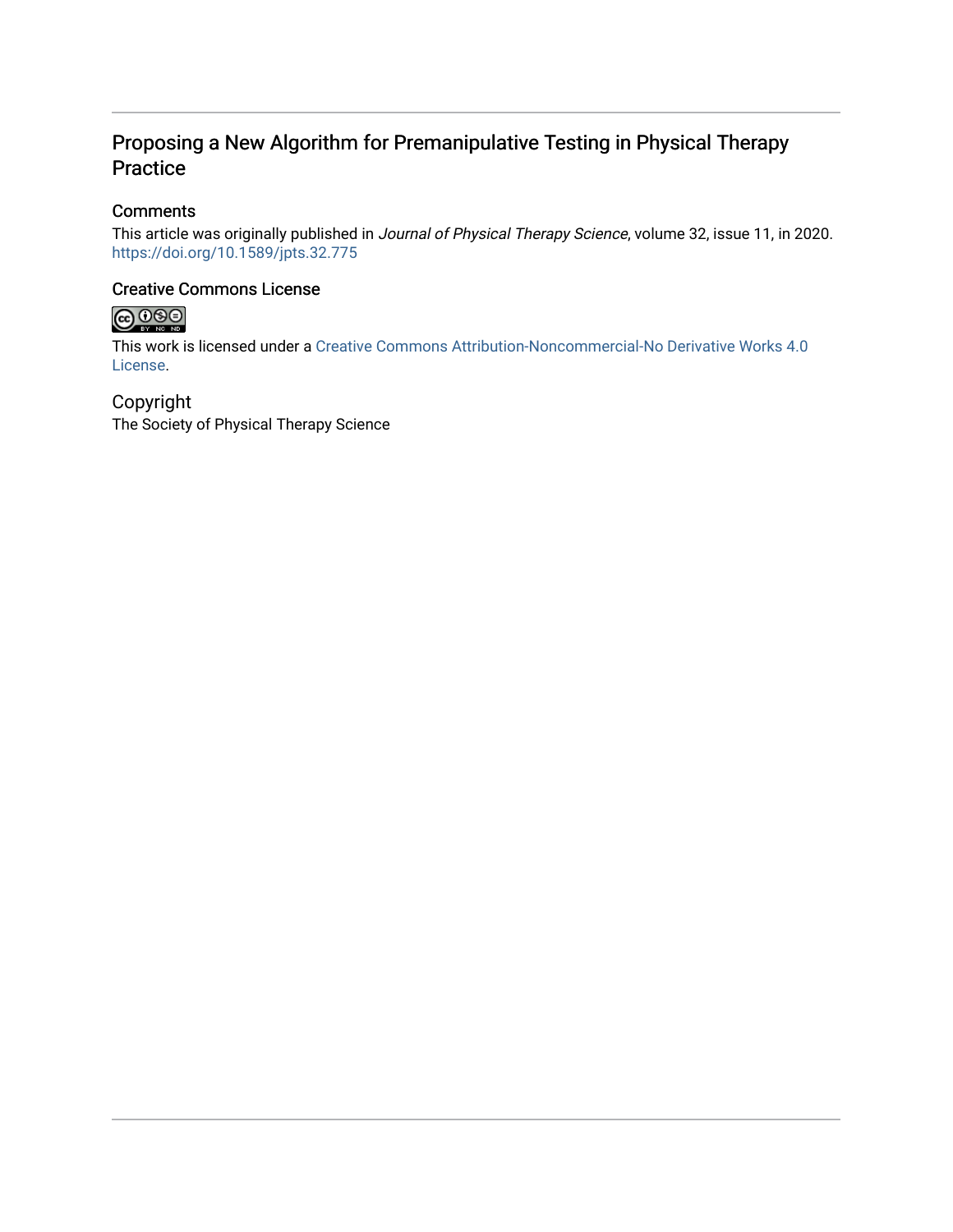## The Journal of Physical Therapy Science

Review Article

# **Proposing a new algorithm for premanipulative testing in physical therapy practice**

BRENT HARPER, PT, DPT, DSc, OCS, FAAOMPT<sup>1)\*</sup>, DANIEL MINER, PT, DPT, NCS<sup>2)</sup>, HARRISON VAUGHAN, PT, DPT, OCS<sup>3)</sup>

*1) Crean College of Health and Behavior Sciences, Chapman University: 9401 Jeronimo Road, Irvine, CA 92618, USA*

*2) Department of Physical Therapy, Waldron College of Health and Human Services, Radford University, USA*

*3) PhysioFit, USA*

Abstract. In the field of physical therapy, there is debate as to the clinical utility of premanipulative vascular assessments. Cervical artery dysfunction (CAD) risk assessment involves a multi-system approach to differentiate between spontaneous versus mechanical events. The purposes of this inductive analysis of the literature are to discuss the link between cervical spine manipulation (CSM) and CAD, to examine the literature on premanipulative vascular tests, and to suggest an optimal sequence of premanipulative testing based on the differentiation of a spontaneous versus mechanical vascular event. Knowing what premanipulative vascular tests assess and the associated clinical application facilitates an evidence-informed decision for clinical application of vascular assessment before CSM.

**Key words:** Manipulation, Algorithm, Cervical

*(This article was submitted Jun. 18, 2020, and was accepted Aug. 4, 2020)*

#### **INTRODUCTION**

Traditionally, vertebrobasilar insufficiency (VBI) has been considered the most concerning risk factor for an adverse event during cervical spine manipulation  $(CSM)^{1,2}$ . The majority of investigations of CSM adverse events have focused on VBI, specifically injury to the vertebral artery  $(VA)^{3-6}$ . Another vascular concern reported in the literature involves internal carotid artery (ICA) dissection<sup>4, 7–11</sup>) which would indicate an immediate need for medical referral<sup>12</sup>. The purposes of this clinical perspectives manuscript are to discuss the link between cervical spine manipulation (CSM) and cervical artery dysfunction (CAD), to examine premanipulative vascular tests in the literature, and to suggest an optimal sequence of premanipulative testing based on the differentiation of a spontaneous versus mechanical vascular event.

### **METHODS**

A non-comprehensive inductive analysis of the literature addressing links between CSM and CAD and a review of premanipulative vascular tests in order to propose a new algorithm for premanipulative testing in physical therapy. The answers to this question were determined through the following 5-step process: a literature search was conducted in order to identify information; copies of articles were identified through the literature search and obtained; a synopses of each article was written in order to capture any information pertaining to the purpose of the study, the research design, sources and kinds of data, data collection and analysis, results, and conclusions. Any manual therapy safety options used to screen patients with neck

\*Corresponding author. Brent Harper (E-mail: brharper@chapman.edu)

©2020 The Society of Physical Therapy Science. Published by IPEC Inc.



 $\widehat{\mathbb{G}(\mathbf{0})}$  This is an open-access article distributed under the terms of the Creative Commons Attribution Non-Commercial No Derivatives (by-nc-nd) License. (CC-BY-NC-ND 4.0: <https://creativecommons.org/licenses/by-nc-nd/4.0/>)

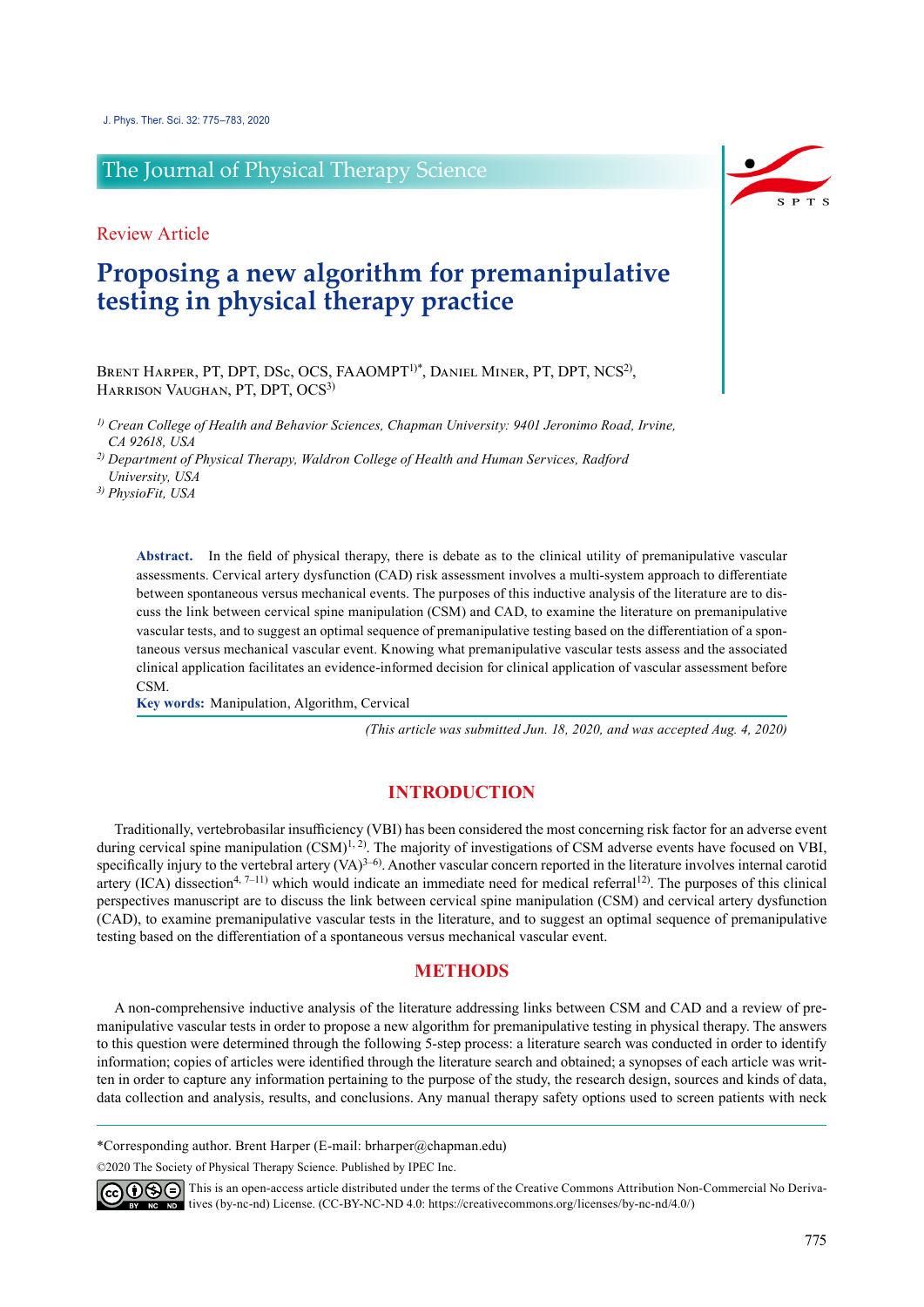pain was noted on each synopsis. MEDLINE and CINHAL search terms included "classify", "candidates", "manipulation", "upper cervical spine manipulation", "clinical decision making", "clinical reasoning", "evidence-based medicine", "predictive rule", and "clinical prediction rule". All articles were searched, but only English language articles were obtained because English abstracts of non-English articles indicated irrelevance. All years were searched with, emphasis was placed on articles published within the last ten-years. Reference articles from reviewed journals garnered additional articles.

### **RESULTS**

In their discussion of vascular insufficiencies, Kerry et al.<sup>[13\)](#page-8-4)</sup> and Kerry & Taylor<sup>[14](#page-8-5))</sup> proposed a revision of the nomenclature, suggesting the term *cervical artery dysfunction (CAD)* since it encompasses potential complications of all arteries in the cervico-cranial region. The authors identified inherent risks from a global hemodynamic perspective rather than structural or pathological, as historically categorized. Kerry et al.<sup>13</sup>) defined CAD as: the completeness of the arterial anatomy (e.g., the vertebrobasilar system, the internal carotid arteries, and the Circle of Willis), and the range of pathologies that the manual therapist may encounter (e.g., local dissection, atherosclerotic events, vessel injury, non-ischaemic [sic] events, ischemic events).

This definition of CAD is the International Framework for Examination of the Cervical Region standard as adopted by the International Federation of Orthopaedic Manual Physical Therapists (IFOMPT) for identification of vascular involvement before orthopedic manual therapy intervention<sup>[15\)](#page-8-6)</sup>. IFOMPT does not discourage mechanical vascular patency assessments, and the Australian Physiotherapy Association  $(APA)^{16}$  $(APA)^{16}$  $(APA)^{16}$  protocol includes evaluation for vascular symptoms while performing mechanical movements that stress vascular patency.

Neurovascular structures can be compromised both externally and internally, resulting in symptoms. CAD symptoms from extrinsic or mechanical factors, in which anatomical structures play a role, including osteophytes, skeletal anomalies, muscular entrapment, fibrous bands, and nerve entrapment, may compromise neurovascular structures. Excessive mechanical forces, like cervical spine rotation and hyperextension or CSM, are also extrinsic causes which may result in mechanical arterial dissection<sup>[17](#page-8-8))</sup>. Intrinsic CAD symptoms relate to the pathology of the artery itself, a narrowing of the lumen. Intrinsic factors include atherosclerosis, aneurysms, thrombosis, and emboli, any of which may result in spontaneous arterial dissec- $\text{tion}^{\frac{1}{7}, 18}$ .

The incidence of mechanical arterial dissections due to an extrinsic factor such as CSM ranges from 1 in 9,000 to 1 in 10 million with inherent under-reporting, making the actual incidence challenging to calculate accurately <sup>[19–24](#page-8-9)</sup>). The incidence of spontaneous arterial dissection due to intrinsic factors is 1 to 1.5 per  $100,000$  people<sup>[19–24](#page-8-9)</sup>). Thus, a spontaneous arterial dissection event is probably more prevalent than those associated with CSM or vertebral artery testing like deKleyn's, pre-manipulative holds or cervical rotation<sup>[19–24](#page-8-9)</sup>). Consequently, there appear to be other factors involved in arterial compromise besides the biomechanical forces associated with CSM or vertebral artery testing<sup>[17, 20, 21, 25\)](#page-8-8)</sup>. These other factors focus on various medical co-morbidities, resulting in turbulence in the arteries, specifically atherosclerosis, hypertension, or diabetes mel-litus<sup>[18, 26, 27\)](#page-8-10)</sup>. Spontaneous arterial dissections appear to be related to co-morbidities that affect vasculature, primarily ICAs, as well as the VAs. The ICAs affected by vascular turbulence issues are more likely to present with signs and symptoms. It is no surprise, then, that ICA dissection rates are nearly double the rates of VA dissection<sup>[28](#page-8-11))</sup>. Given the various cortical and subcortical regions these vessels supply, clinical signs, and symptoms associated with ICA dissection differ significantly from those associated with VA dissection. A full description of ICA symptoms is beyond this paper's scope, but initial signs of ICA disruption are often seen by testing eye functions<sup>[17,](#page-8-8) 29</sup>). The critical element regarding mechanical extrinsic and intrinsic testing is that biomechanical arterial testing will not assist in identifying those at risk of spontaneous arterial dissection. In fact, the actual performance of a biomechanical test on someone at risk for intrinsic pathology may enable a spontaneous event to occur more readily<sup>[17](#page-8-8)</sup>.

Clinicians must be able to effectively screen for and rule out concern for vascular compromise before any mechanical evaluation of the cervical spine. The ability to effectively screen for vascular complication threats is essential to understanding the underlying risk factors which may predispose an individual to cervical artery dissection (Fig. 1)<sup>17</sup>.

The ICAs provide 80–89% of blood flow to the brain and give rise to the middle and anterior cerebral arteries. The VAs join to form the basilar artery and contribute  $11-20\%$  of cerebral blood flow to the posterior circulation of the brain<sup>[30, 31](#page-8-12))</sup>. The course of the VA varies and is more likely to be anomalous in individuals with congenital deformities of the craniocervical junction or with a history of trauma involving atlantoaxial subluxation<sup>32, 33</sup>). Up to 20% of the population has a normal anatomical variation of some type. Theoretically, anomalies of the VA, or any artery, may alter hemodynamics by increased turbulence, which may predispose the individual to aneurysms, thus increasing the risk for cerebrovascular accident (CVA)<sup>[17, 27](#page-8-8)</sup>). Despite anatomical variations, their impact on the risk of VA dissection is unknown<sup>[34, 35\)](#page-9-0)</sup>.

The VA passes through four distinct anatomical zones. In zone 3, the VA passes through the transverse foramen of C1 and makes a sharp turn horizontally across it before piercing through the dura mater. Fifty percent of cervical rotation occurs within zone 3 at the atlantoaxial (AA) joint between C1 and C2, causing the most significant impact on the VA as it may be "tethered" at various points<sup>11, 34, 35</sup>). Therefore, the tortuous course of the VA in zone 3 correlates with the location most frequently at risk from  $\text{CSM}^{36-38}$ .

The anatomical course of the VA and its potential vulnerability at fixation points might affect blood flow during cervical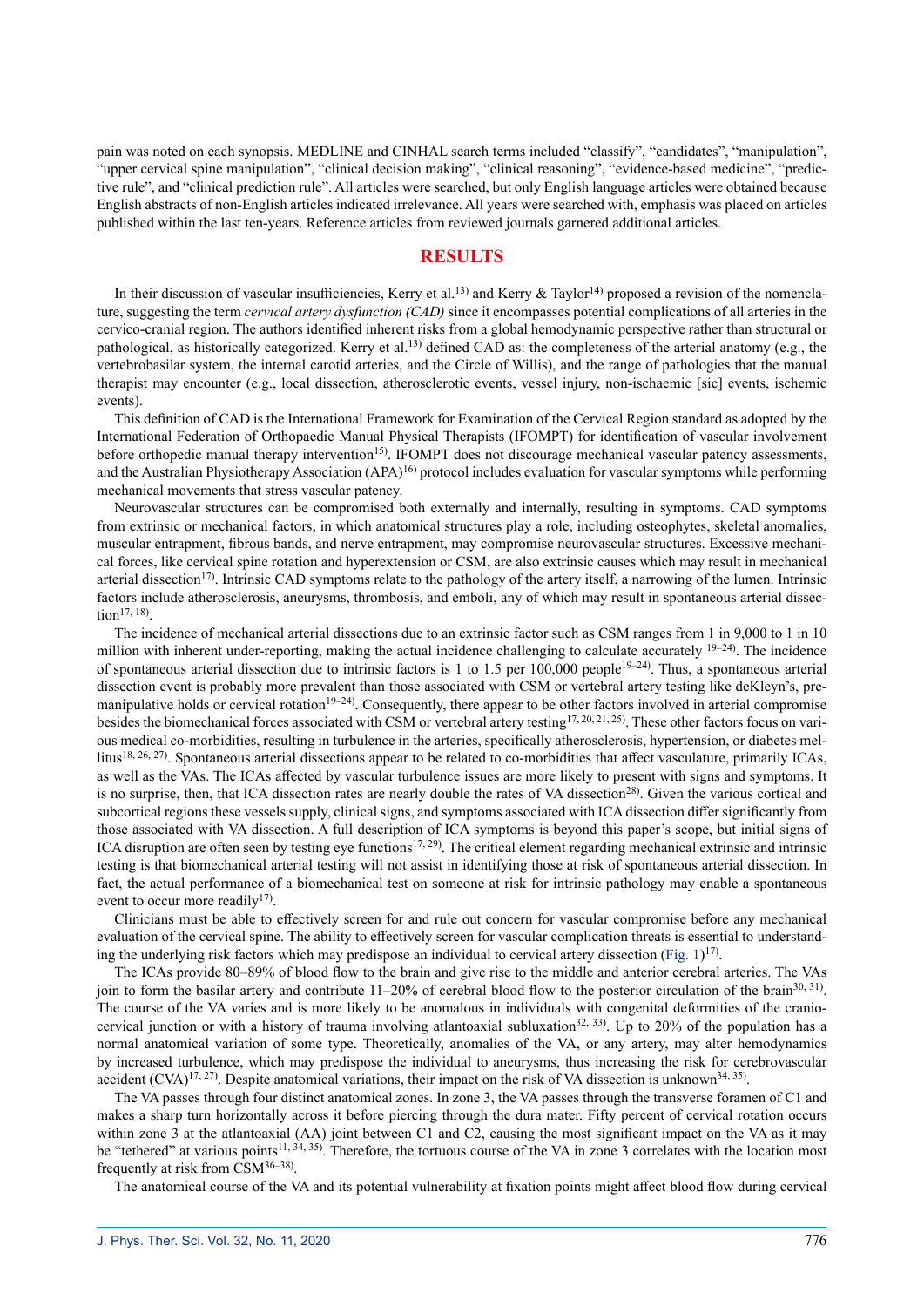

Fig. 1. Algorithm: clinical reasoning sequence for determining vascular risk<sup>[17\)](#page-8-8)</sup>. AROM: Active Range of Motion; CSM: Cervical Spine Manipulation.

active range of motion, premanipulative mechanical testing, or CSM. The VA is stretched more significantly during rotation, whereas the ICA is stretched more during extension<sup>[39,](#page-9-2) 40</sup>). These findings have been the foundational premise for using premanipulative testing to assess for compromised circulation in the cervico-cranial arteries<sup>[41\)](#page-9-3)</sup>.

Premanipulative mechanical (extrinsic) vascular assessments are the established standard of care; deKleyn's test is one of the most common<sup>[42\)](#page-9-4)</sup>. Symptom provocation with positional testing indicates a positive deKleyn's test consistent with CAD and indicates CSM contraindication. Researchers<sup>[43\)](#page-9-5)</sup> measured cervical blood flow in neutral and deKleyn's position using doppler ultrasound to measure blood flow velocity on 20 individuals with a positive deKleyn's test. Significant clinical inconsistencies were found between deKleyn's test and doppler findings. The researchers concluded a positive premanipulative test, such as deKleyn's, does not indicate an absolute contraindication to CSM, but would indicate a need for referral for doppler ultrasound examination of the arterial flow. Finally, the authors stated that if the follow up doppler ultrasound is normal, then CSM is not contraindication, even with positive premanipulative test<sup>[43\)](#page-9-5)</sup>.

The most significant risk of upper CSM is cervical arterial dissection leading to stroke or death<sup>[44\)](#page-9-6)</sup>. Zaina et al.<sup>[45\)](#page-9-7)</sup> examined the effect of cervical rotation on C1–2 contralateral VA blood flow peak velocity and on C5–6 ipsilateral VA volume flow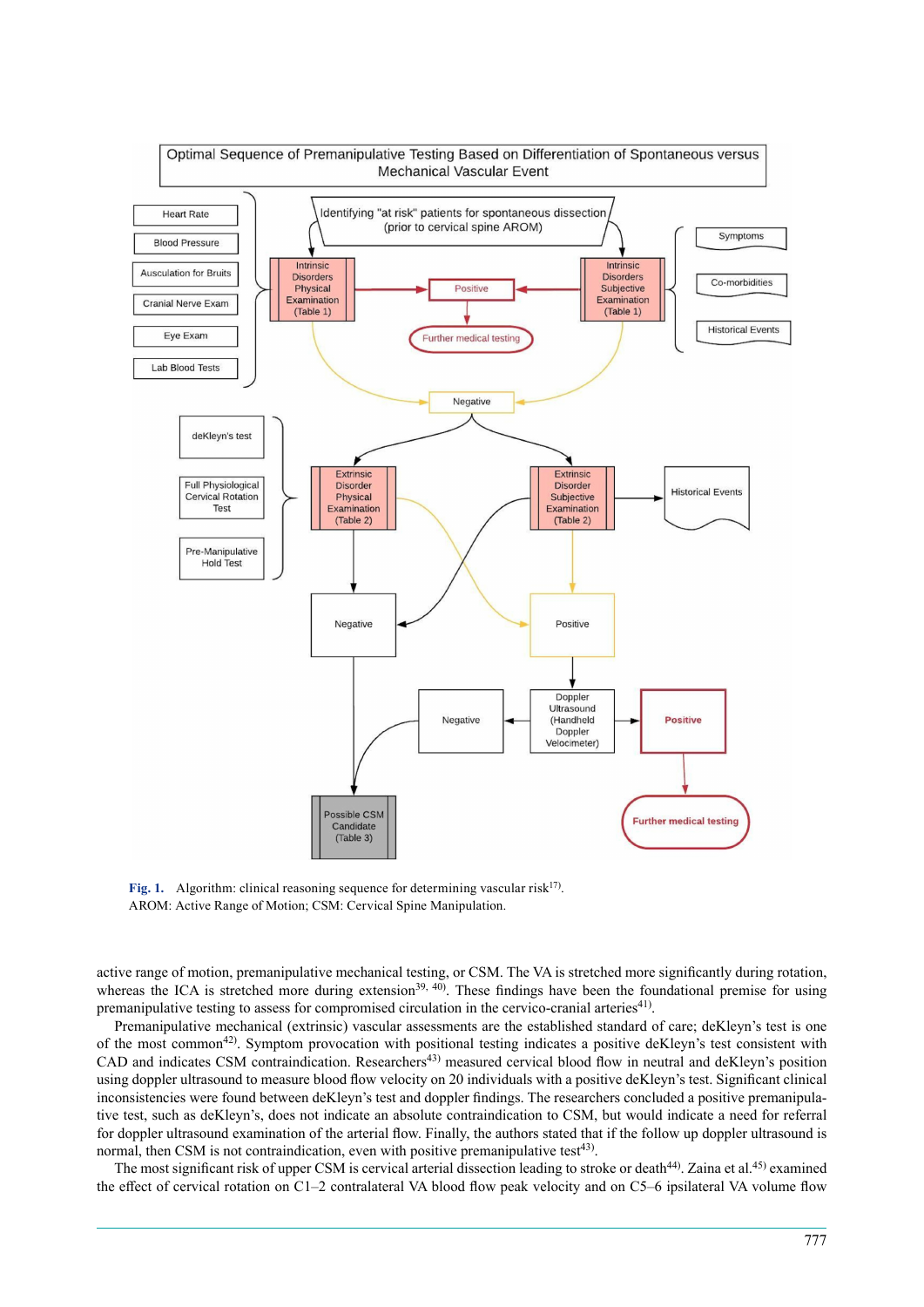rate, and whether there was a cumulative blood flow. Twenty participants were examined with ultrasound doppler in a seated position with head neutral, at 45 degrees, and in end range cervical rotation. None of the participants were symptomatic during testing, and no significant differences were found at 45 degrees or end-range rotations in the blood flow parameters of peak velocity at C1–2 and volume flow rate at C5–6. Repetition of the rotational positioning did not have a cumulative effect, demonstrating that cumulative premanipulative testing did not harm the VAs in those participants<sup>[45\)](#page-9-7)</sup>. Furthermore, Erhardt et al.<sup>[46](#page-9-8))</sup> assessed haemodynamics on healthy adults at C1–2 and found no deletreious effects to VA blood flow when comparing high-velocity low amplitude (HLVT) thrust technique to premanipulative holds.

Specific blood flow turbulence assessments such as doppler ultrasonography have demonstrated that spontaneous changes in VA and ICA blood flow<sup>[16, 47, 48](#page-8-7))</sup> are not always directly related to CSM mechanical forces, but may be intrinsically based. At present, there are no definitive findings relating blood flow changes to CSM and literature is mixed; several studies show a reduction in contralateral blood flow during cervical rotation<sup>[49–53](#page-9-9)</sup>), while others show no blood flow changes<sup>[54–57](#page-9-10)</sup>). One study<sup>[58\)](#page-9-11)</sup> used MRI to assess blood flow of healthy individuals during various non-manipulative procedures such as end-range cervical rotation, upper cervical rotation, or firm axial distraction and found no alterations in blood flow and concluded it unlikely that end-range neck rotation and distraction positions are hazardous to the cerebral circulation. Furthermore, the authors suggested specific segmentally localized techniques posed no higher risk to cerebral circulation than the mechanical positions tested<sup>[58](#page-9-11))</sup>. Other research<sup>59)</sup> on healthy, asymptomatic patients with decreased blood flow in VAs and ICAs, as confirmed by magnetic resonance angiography, had negative positional tests for CAD during mechanical end range rotation testing. The results of these studies call into question the utility of mechanical vascular assessment procedures. Thomas et al.<sup>[59](#page-9-12))</sup> hypothesized that compromised blood flow in one artery is naturally compensated for by collateral flow through the arterial Circle of Willis, which helps to mitigate any symptoms which may have resulted from decreased circulation. This evidence may suggest that individuals who experience end-range cervical rotation symptoms may not have CAD, but may have dysfunction more proximally (intrinsic) in the intracranial circulation of the Circle of Willis<sup>[59](#page-9-12))</sup>.

Furthermore, Symons & Westaway<sup>[27\)](#page-8-15)</sup> argue that biomechanical vertebral arterial tests, like deKleyn's, and manual interventions, like CSM, may not disrupt vertebral artery blood flow for two reasons. First, most people have four major arteries that supply the Circle of Willis, allowing collateral reflexive vascular compensation for any brain perfusion deficits. The authors provide evidence that compensatory blood flow occurs without resulting in an incident of VBI, even when 100% of the vertebral artery is occluded. Second, the authors report that CSM is too fast, occurring at 200 milliseconds, if performed correctly in mid-range and not at end-range tension, which does not stress the neurovascular structures like a prolonged stretch. Therefore, CSM procedures are too fast to cause arterial damage if performed in the proper range of motion. The authors conclude that if CSM induces VBI signs and symptoms, it does so only in the presence of other factors like when a spontaneous event is already in progress $^{27}$  $^{27}$  $^{27}$ .

Even though premanipulative mechanical vascular assessments are taught in entry-level physical therapy programs, they continue to be challenged and questioned as objective clinical tests. Due to reduced sensitivity<sup>[11, 13, 14, 48, 60](#page-8-14)</sup>), these tests are as-sociated with a high rate of false negatives<sup>[6\)](#page-8-16)</sup> and have poor ability to discriminate between individuals with or without arterial pathology. Evidence-informed practice indicates that clinicians cannot rely solely on symptom provocation with mechanical vascular assessments to definitively rule out cervical artery dysfunction due to the poor diagnostic accuracy of these tests $3,60$ .

In summary, one of the first clinical tests for cervical arterial dysfunction was described by deKlyne over 50-years ago and continues to be commonly used<sup>[4\)](#page-8-2)</sup> even though concerns related to diagnostic accuracy have prevented its integration into clinical prediction rules. Blood flow<sup>[45, 54, 57, 58](#page-9-7))</sup>, VA<sup>[61](#page-9-13), 62</sup>), and ICA<sup>61)</sup> strain studies found a complete lack of construct validity for premanipulative vascular screening tests. The literature fails to support the ability of premanipulative tests to identify, through positive or negative test findings, individuals at risk for a post-CSM vascular event<sup>3, 5, 11, 13, 39, 63</sup>, to provide any useful additional diagnostic information<sup>[64](#page-10-0))</sup>; and has identified a high frequency of false negative VA tests<sup>[65\)](#page-10-1)</sup>. Many authors advise against using mechanical vascular tests to assess vascular patency, primarily when a thorough history identifies signs and symptoms consistent with CAD<sup>[13, 60, 64](#page-8-4)</sup>). Finally, the evidence suggests that active range of motion puts more strain on the ICA than  $\text{CSM}^{61}$  $\text{CSM}^{61}$  $\text{CSM}^{61}$ .

Limitations included lack of access to non-published professional conferences and the possibility that some non-English professional writings in the form of books and journal articles might have been relevant to the subject studied in this paper.

### **DISCUSSION**

The Australian Physiotherapy Association (APA) VA protocol<sup>16</sup> recommends conducting active range of motion (AROM) and positional vascular patency test when symptoms of VBI/CAD are unclear on patients with a vague subjective history for potential VBI/CAD symptoms. In the United States, vascular screening remains common practice prior to CSM. Despite the current research, IFOMPT[15\)](#page-8-6) does not specifically discourage mechanical vascular patency assessments. ICA vascular compromise is associated with spontaneous arterial dissection; thus, assessments for overt symptoms or the presence of vague signs and symptoms associated with ICA ischemia is vital, in conjunction with a thorough history of co-morbidities and events (Tables 1 and 3) before any mechanical stress is placed in the region<sup>[17](#page-8-8)</sup>, such as vascular screening or mechanical stressors (AROM),

Despite the lack of support for mechanical vascular assessments for CAD, there remains some clinical value in premanipulative screening tests. The key to understanding their clinical value is in acknowledging that mechanical tests cannot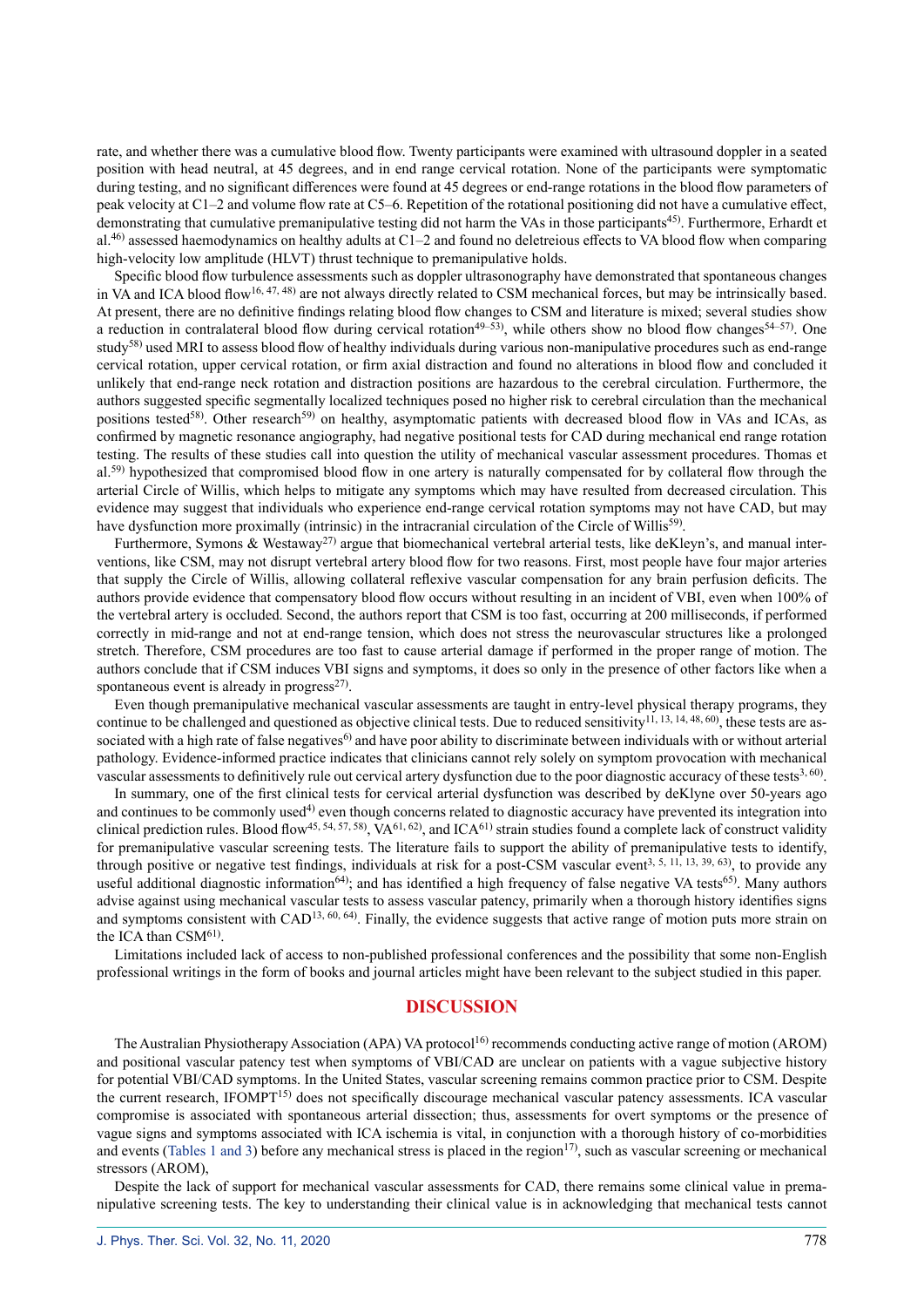|  |  |  |  | <b>Table 1.</b> Optimal sequence of premanipulative assessment (intrinsic) <sup>11, 13, 14, 17, 67)</sup> |  |  |
|--|--|--|--|-----------------------------------------------------------------------------------------------------------|--|--|
|--|--|--|--|-----------------------------------------------------------------------------------------------------------|--|--|

| Spontaneous arterial dissection (intrinsic disorder) |                                                                                                                                                                                                                                                              |  |  |
|------------------------------------------------------|--------------------------------------------------------------------------------------------------------------------------------------------------------------------------------------------------------------------------------------------------------------|--|--|
|                                                      | 1. Symptoms: 5Ds (Diplopia, Dizziness, Drop Attacks, Dysarthria, & Dysphagia), 3Ns<br>(Nausea, Nystagmus, & Numbness), Headache, Ataxia                                                                                                                      |  |  |
|                                                      | 2. Co-Morbidities (Anything that increases turbulence): Atherosclerosis, Hypertension<br>(HTN), Diabetes Mellitus (DM), history of migraine, genetic defects (e.g., increased<br>levels of amino acid homocysteine creating fragility of the arterial walls) |  |  |
|                                                      | 3. Historical Events                                                                                                                                                                                                                                         |  |  |
| $History - Subjective exam/SE$                       | a) A sudden onset of severe sharp posterior cervical and occipital pain.                                                                                                                                                                                     |  |  |
|                                                      | b) A history of smoking (especially long-standing history).                                                                                                                                                                                                  |  |  |
|                                                      | c) Episodic dizziness or vertigo lasting greater than one minute in isolation or with pre-<br>manipulative screening test.                                                                                                                                   |  |  |
|                                                      | d) Previous history of ischemic attacks.                                                                                                                                                                                                                     |  |  |
|                                                      | e) A history of trauma (especially if it included whiplash that involved a flexion-distrac-<br>tion-and-rotation force).                                                                                                                                     |  |  |
| Tests & Measures – Objective exam                    | Heart Rate (HR), Blood Pressure (BP), Auscultation for bruits, cranial nerve examination,                                                                                                                                                                    |  |  |
| (Physical exam/PE)                                   | general eye examination, lab blood tests (amino acid homocysteine levels).                                                                                                                                                                                   |  |  |

Table 2. Optimal sequence of premanipulative assessment (extrinsic)<sup>[11, 13, 14, 17, 67](#page-8-14))</sup>

| Mechanical arterial compromise (extrinsic disorder) |                                                                                                                            |  |  |  |
|-----------------------------------------------------|----------------------------------------------------------------------------------------------------------------------------|--|--|--|
| $History - Subjective exam/SE$                      | 1. Historical Events                                                                                                       |  |  |  |
|                                                     | a) A sudden onset of severe sharp posterior cervical and occipital pain.                                                   |  |  |  |
|                                                     | b) A history of smoking (especially long-standing history).                                                                |  |  |  |
|                                                     | c) Episodic dizziness or vertigo lasting greater than one minute in isolation or with pre-<br>manipulative screening test. |  |  |  |
|                                                     | d) Previous history of ischemic attacks.                                                                                   |  |  |  |
|                                                     | e) A history of trauma (especially if it included whiplash that involved a flexion-distrac-<br>tion-and-rotation force).   |  |  |  |
| Tests & Measures – Objective exam                   | deKleyn's test, Full Physiological Cervical Rotation test, Pre-Manipulative Hold (PMH)                                     |  |  |  |
| (Physical exam/PE)                                  | test, Handheld Doppler Velocimeter.                                                                                        |  |  |  |

identify risk for spontaneous CAD and, as previously stated, may cause a vascular event. If there are no risk factors for vascular disease and negative non-vascular patency screening tests (like heart rate, blood pressure, bruits) for system-wide spontaneous vascular compromise, then there is minimal risk of provoking a vascular event through the use of mechanical vascular screens. On the other hand, if positive risk factors are identified for a spontaneous event or if the clinician is unsure, the clinician would be unwise to attempt provocation through mechanical testing. Therefore, mechanical premanipulative tests are not employed when the clinician has any suspicion that a spontaneous vascular event is imminent or highly prob-able<sup>[13, 17, 66](#page-8-4))</sup>, but may be useful to assess an individual's physical and emotional tolerance in the range in which the CSM will occur[17](#page-8-8)) .

It is the opinion of the authors that the current evidence does not support the utility of routinely performing premanipulative screens, such as deKlyne's, to identify CAD. Presently, based on the current medico-legal constraints governing the profession, premanipulative screens should be done, when appropriate, for medico-legal purposes due to the societal perception of the risks for adverse events, even though the evidence does not support the tests, until which time the expectations of excluding mechanical premanipulative testing becomes "standard" practice<sup>[17\)](#page-8-8)</sup>.

This clinical usefulness of this study is in its emphasis on the order of operations for safely screening for spontaneous arterial dissection prior to AROM, and in the recommendation that vascular screening tests are not useful for assessing vascular patency, but might be useful after clearance for spontaneous dissection (Table 1) to assess an individual's mechanical and emotional tolerance within the range CSM will occur. This algorithm is intended to add to APA[16\)](#page-8-7) and IFOMPT[15\)](#page-8-6) premanipulative CAD guidelines (Fig. 1) and is based on intrinsic versus extrinsic disorders. Screening for spontaneous hemodynamic CAD involves a combination of assessing for co-morbidities, investigating patient historical events, evalu-ating subjective complaints, and providing appropriate physical examination procedures<sup>[11, 13, 14, 17, 67\)](#page-8-14)</sup>. Once spontaneous vascular sequelae events (intrinsic disorders) (Table 1) have been screened as negative for vascular co-morbidities, then premanipulative screening for mechanical arterial compromise (extrinsic disorders) (Table 2) can be performed, not to assess arterial patency in terms of VBI/CAD, but to evaluate for potential intolerance to mechanical forces which may occur during  $CSM<sup>17)</sup>$  $CSM<sup>17)</sup>$  $CSM<sup>17)</sup>$  (Table 3).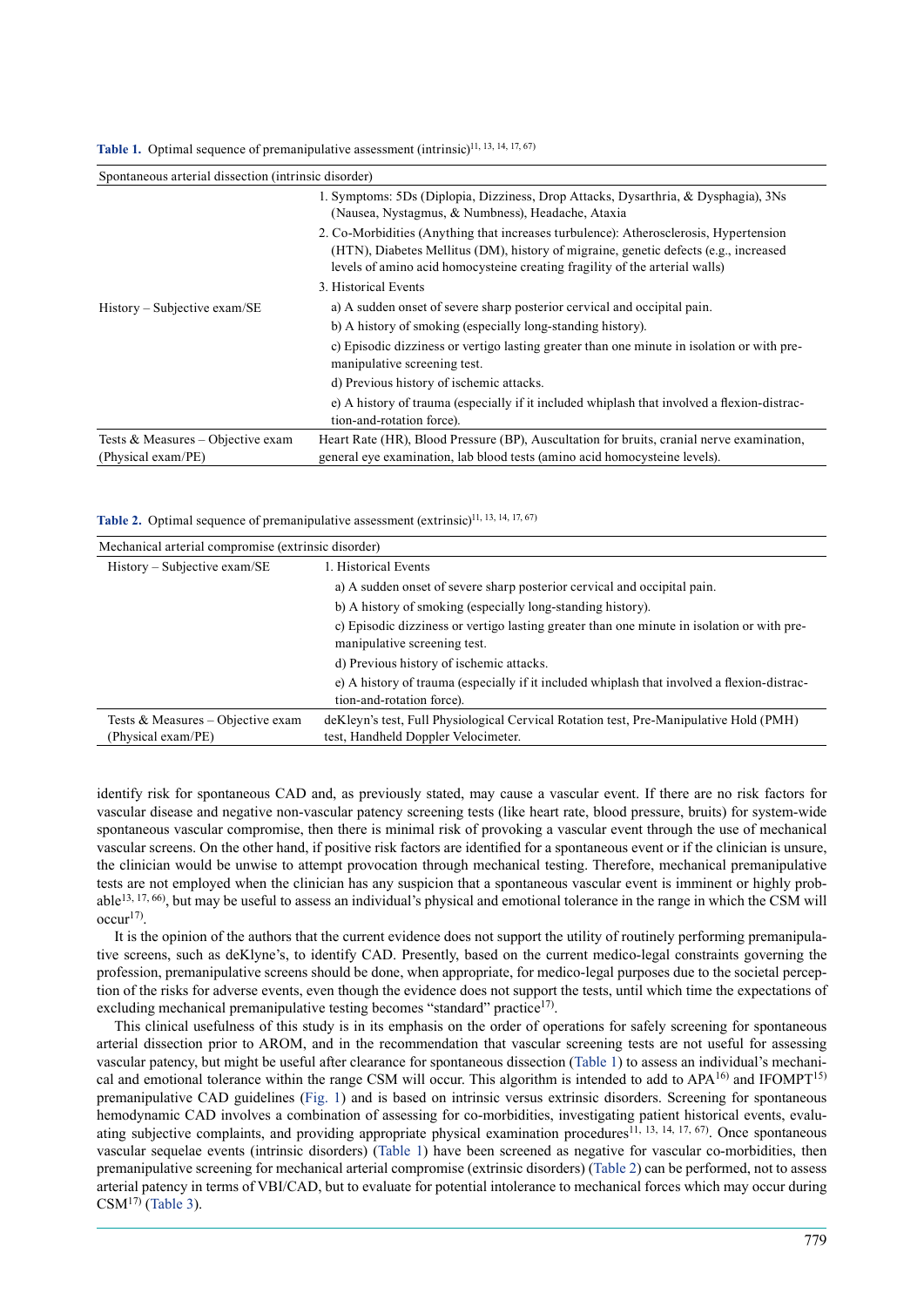#### Table 3. Clinical reasoning sequence for determining vascular risk (Fig. 1)<sup>[11, 13–15, 17, 43, 67](#page-8-14))</sup>

|                                      | Review of Systems (General Health): Intake questionnaire screening.                                                                                                                                                                                                                                                                                                                             |  |  |  |  |
|--------------------------------------|-------------------------------------------------------------------------------------------------------------------------------------------------------------------------------------------------------------------------------------------------------------------------------------------------------------------------------------------------------------------------------------------------|--|--|--|--|
|                                      | Co-Morbidities: Higher Suspicion with Increased System Involvement and Subjective Reports                                                                                                                                                                                                                                                                                                       |  |  |  |  |
|                                      | Atherosclerosis; associated factors include: Hypertension, Hypercholesterolemia, Hyperlipidemia, Hyperhomocys-                                                                                                                                                                                                                                                                                  |  |  |  |  |
|                                      | teinemia, Heart disease, Diabetes mellitus, Lupus erythematosus, alcoholism, Genetic clotting disorders, infections,<br>smoking, Direct vessel trauma, Iatrogenic causes (surgery, medical interventions).                                                                                                                                                                                      |  |  |  |  |
|                                      | Genetic / Lifestyle Factors: Female gender, advancing age, obesity, sedentary lifestyle and prolonged bed rest,                                                                                                                                                                                                                                                                                 |  |  |  |  |
|                                      | cigarette smoking.                                                                                                                                                                                                                                                                                                                                                                              |  |  |  |  |
| $History-$<br>(SE)                   | Subjective complaints of: Dizziness (vertigo, giddiness, lightheadedness), Drop attacks (loss of consciousness),                                                                                                                                                                                                                                                                                |  |  |  |  |
|                                      | Subjective exam Diplopia, Dysarthria, Dysphagia, Nystagmus, Nausea, Numbness, Headache, and Ataxia.                                                                                                                                                                                                                                                                                             |  |  |  |  |
|                                      | History of: Headache or neck pain, especially if sudden and severe, vomiting, facial sensation alteration, blurred<br>vision, tinnitus, history of past trauma, (particularly a high-velocity flexion-distraction with rotational forces, like<br>those occurring during a whiplash incident), nystagmus, altered blood pressure, previous transient ischaemic at-<br>tacks, Horner's syndrome. |  |  |  |  |
|                                      | Historical Events: A sudden onset of severe sharp posterior cervical and occipital pain. A history of smoking                                                                                                                                                                                                                                                                                   |  |  |  |  |
|                                      | (especially long standing history). Episodic dizziness or vertigo lasting greater than one minute in isolation or with<br>pre-manipulative screening test. Previous history of ischemic attacks. A history of trauma (especially if it included<br>whiplash that involved a flexion-distraction-and-rotation force).                                                                            |  |  |  |  |
|                                      | <b>Structural Inspection</b>                                                                                                                                                                                                                                                                                                                                                                    |  |  |  |  |
|                                      | Systems Review (Specific Systems): Vital Signs e.g., Heart Rate (HR), Blood Pressure (BP), Respiratory Rate (RR),<br>Oxygen saturation, etc.                                                                                                                                                                                                                                                    |  |  |  |  |
|                                      | Palpation<br>Auscultation of bruits. Pulse palpation/examination and general vascular assessment (e.g., nail bed refill, etc.).                                                                                                                                                                                                                                                                 |  |  |  |  |
|                                      | <b>Special Tests</b>                                                                                                                                                                                                                                                                                                                                                                            |  |  |  |  |
|                                      | Cranial nerve examination (may be listed under Neurological Tests or Special Test).<br>CN II (vision and eye exam; acuity (Snellen charts), color vision (Ishihara plates), visual fields, visual reflexes (reac-                                                                                                                                                                               |  |  |  |  |
|                                      | tivity to light), fundoscopy, CN III, IV, VI (Extraocular Muscles)                                                                                                                                                                                                                                                                                                                              |  |  |  |  |
|                                      | General Eye examination may include:                                                                                                                                                                                                                                                                                                                                                            |  |  |  |  |
|                                      | 1. Eye position $&$ alignment / Upper $&$ Lower eyelids in relation to eyeball.                                                                                                                                                                                                                                                                                                                 |  |  |  |  |
|                                      | 2. Pupil PERRLA                                                                                                                                                                                                                                                                                                                                                                                 |  |  |  |  |
|                                      | $P =$ Pupil size with chart in MM (3–4.5 normal)                                                                                                                                                                                                                                                                                                                                                |  |  |  |  |
|                                      | $E =$ Equal / Symmetrical sizes (subtle differences is normal)<br>$R =$ Shape (normal is round)                                                                                                                                                                                                                                                                                                 |  |  |  |  |
|                                      | $R$ = Reactive to light (direct response = pupil narrows with direct light to eye)                                                                                                                                                                                                                                                                                                              |  |  |  |  |
| Tests &                              | (consensual response = pupil narrows light opposite eye)                                                                                                                                                                                                                                                                                                                                        |  |  |  |  |
| Measures –<br>Objective exam<br>(OE) | $L =$ Lacrimal (inspect regions lacrimal gland/sac for swelling)                                                                                                                                                                                                                                                                                                                                |  |  |  |  |
|                                      | (look for excessive tearing or dryness)                                                                                                                                                                                                                                                                                                                                                         |  |  |  |  |
|                                      | $A =$ Accommodation (pupil constricts and expands when focusing on short and near objects)<br>3. Visual Acuity (Snellen Chart)                                                                                                                                                                                                                                                                  |  |  |  |  |
|                                      | 4. Extraocular Muscles (checking smooth pursuit/ gaze in "H" pattern; pause during upward & lateral gaze to detect                                                                                                                                                                                                                                                                              |  |  |  |  |
|                                      | nystagmus) (Normal = a few beats of nystagmus on extreme lateral gaze is WNL)                                                                                                                                                                                                                                                                                                                   |  |  |  |  |
|                                      | Direct Mechanical Testing Options Include/Functional Position Tests:                                                                                                                                                                                                                                                                                                                            |  |  |  |  |
|                                      | 1. Full physiological cervical rotation.                                                                                                                                                                                                                                                                                                                                                        |  |  |  |  |
|                                      | 2. deKleyn's Test (subject positioned at the end of the bed at 3rd thoracic segment with cervical segments hanging off<br>the table to allow for full supported extension-rotation).                                                                                                                                                                                                            |  |  |  |  |
|                                      | 3. Pre-manipulative hold/PMH (positioned in cranio-vertebral side flexion combined with contralateral rotation<br>down to and including atlanto-axial joint with digital pressure on C1-C2 just short of manipulative thrust and held                                                                                                                                                           |  |  |  |  |
|                                      | for a minimum of 10 seconds).                                                                                                                                                                                                                                                                                                                                                                   |  |  |  |  |
|                                      | 4. Hand held Doppler velocimetry.<br>If mechanical premanipulative tests are positive, refer patient for Doppler ultrasonography.                                                                                                                                                                                                                                                               |  |  |  |  |
|                                      | <b>LAB Values</b>                                                                                                                                                                                                                                                                                                                                                                               |  |  |  |  |
|                                      | Elevated levels of amino acid homocysteine. Normal Levels (plasma): Males 4–12 micromoles/L, Females 4–10                                                                                                                                                                                                                                                                                       |  |  |  |  |
|                                      | micromoles/L. Level may be considered elevated if > 9 micromoles/L.                                                                                                                                                                                                                                                                                                                             |  |  |  |  |

*Funding*

None.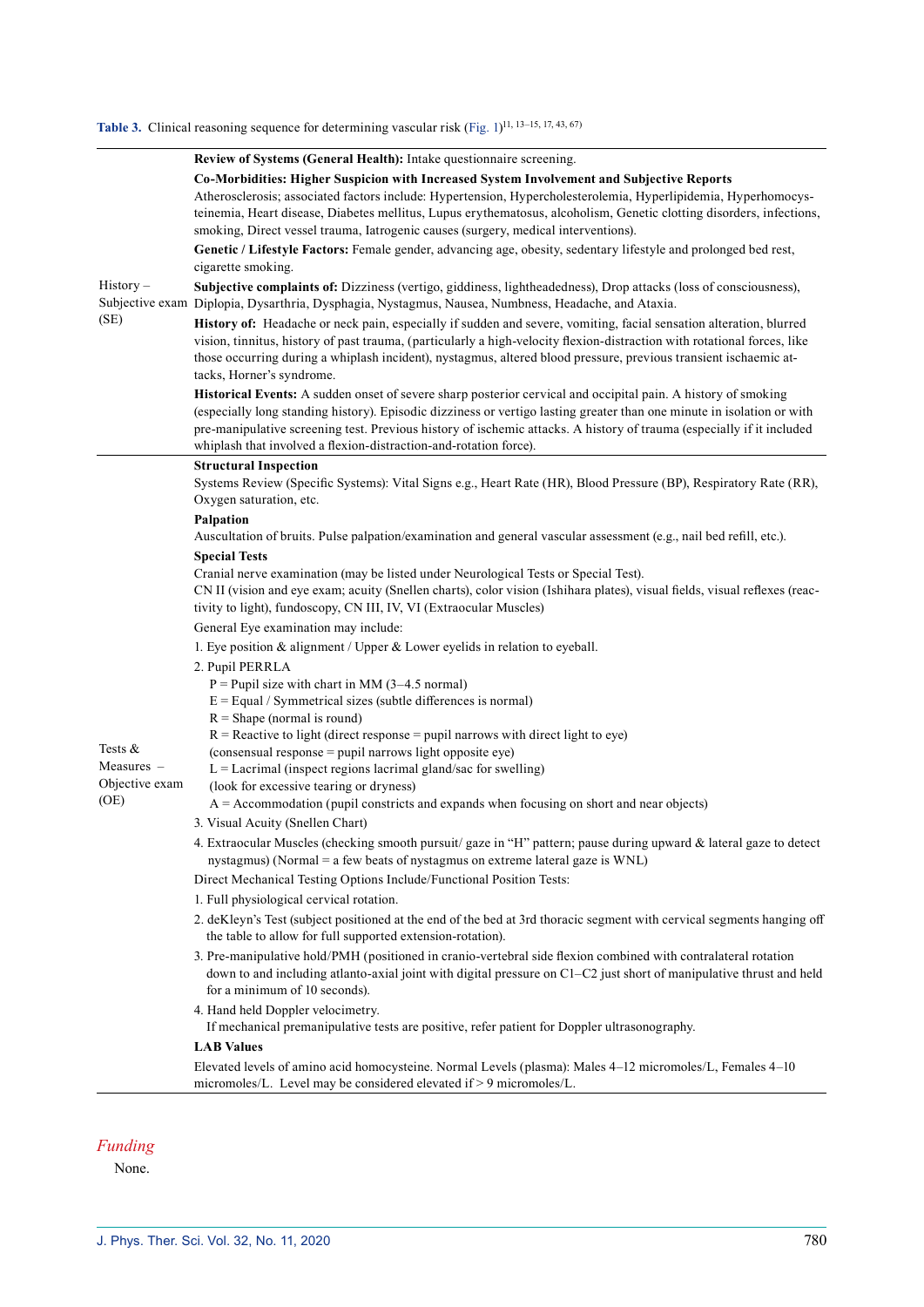### *Conflict of interest*

The authors have no conflict of interests to disclose.

#### **REFERENCES**

- <span id="page-8-0"></span>1) Carlesso LC, Gross AR, Santaguida PL, et al.: Adverse events associated with the use of cervical manipulation and mobilization for the treatment of neck pain in adults: a systematic review. Man Ther, 2010, 15: 434–444. [\[Medline\]](http://www.ncbi.nlm.nih.gov/pubmed/20227325?dopt=Abstract) [\[CrossRef\]](http://dx.doi.org/10.1016/j.math.2010.02.006)
- 2) Chung CL, Côté P, Stern P, et al.: The association between cervical spine manipulation and carotid artery dissection: a systematic review of the literature. J Manipulative Physiol Ther, 2015, 38: 672–676. [\[Medline\]](http://www.ncbi.nlm.nih.gov/pubmed/24387889?dopt=Abstract) [\[CrossRef\]](http://dx.doi.org/10.1016/j.jmpt.2013.09.005)
- <span id="page-8-1"></span>3) Di Fabio RP: Manipulation of the cervical spine: risks and benefits. Phys Ther, 1999, 79: 50–65. [\[Medline\]](http://www.ncbi.nlm.nih.gov/pubmed/9920191?dopt=Abstract)
- <span id="page-8-2"></span>4) Grant R: Vertebral artery testing—the Australian Physiotherapy Association Protocol after 6 years. Man Ther, 1996, 1: 149–153. [\[Medline\]](http://www.ncbi.nlm.nih.gov/pubmed/11440503?dopt=Abstract) [\[CrossRef\]](http://dx.doi.org/10.1054/math.1996.0264)
- 5) Haldeman S, Kohlbeck FJ, McGregor M: Unpredictability of cerebrovascular ischemia associated with cervical spine manipulation therapy: a review of sixtyfour cases after cervical spine manipulation. Spine, 2002, 27: 49–55. [\[Medline\]](http://www.ncbi.nlm.nih.gov/pubmed/11805635?dopt=Abstract) [\[CrossRef\]](http://dx.doi.org/10.1097/00007632-200201010-00012)
- <span id="page-8-16"></span>Haneline MT, Croft AC, Frishberg BM: Association of internal carotid artery dissection and chiropractic manipulation. Neurologist, 2003, 9: 35-44. [\[Medline\]](http://www.ncbi.nlm.nih.gov/pubmed/12801430?dopt=Abstract) [\[CrossRef\]](http://dx.doi.org/10.1097/01.nrl.0000038583.58012.10)
- 7) Beatty RA: Dissecting hematoma of the internal carotid artery following chiropractic cervical manipulation. J Trauma, 1977, 17: 248-249. [\[Medline\]](http://www.ncbi.nlm.nih.gov/pubmed/850283?dopt=Abstract) [\[Cross-](http://dx.doi.org/10.1097/00005373-197703000-00014)[Ref\]](http://dx.doi.org/10.1097/00005373-197703000-00014)
- 8) Hamann G, Felber S, Haas A, et al.: Cervicocephalic artery dissections due to chiropractic manipulations. Lancet, 1993, 341: 764–765. [\[Medline\]](http://www.ncbi.nlm.nih.gov/pubmed/8095672?dopt=Abstract) [\[CrossRef\]](http://dx.doi.org/10.1016/0140-6736(93)90545-R)
- 9) Lyness SS, Wagman AD: Neurological deficit following cervical manipulation. Surg Neurol, 1974, 2: 121–124. [\[Medline\]](http://www.ncbi.nlm.nih.gov/pubmed/4818635?dopt=Abstract)
- 10) Peters M, Bohl J, Thömke F, et al.: Dissection of the internal carotid artery after chiropractic manipulation of the neck. Neurology, 1995, 45: 2284–2286. [\[Medline\]](http://www.ncbi.nlm.nih.gov/pubmed/8848211?dopt=Abstract) [\[CrossRef\]](http://dx.doi.org/10.1212/WNL.45.12.2284)
- <span id="page-8-14"></span>11) Taylor AJ, Kerry R: Neck pain and headache as a result of internal carotid artery dissection: implications for manual therapists. Man Ther, 2005, 10: 73–77. [\[Medline\]](http://www.ncbi.nlm.nih.gov/pubmed/15681272?dopt=Abstract) [\[CrossRef\]](http://dx.doi.org/10.1016/j.math.2004.06.001)
- <span id="page-8-3"></span>12) Willett GM, Wachholtz NA: A patient with internal carotid artery dissection. Phys Ther, 2011, 91: 1266-1274. [\[Medline\]](http://www.ncbi.nlm.nih.gov/pubmed/21700762?dopt=Abstract) [\[CrossRef\]](http://dx.doi.org/10.2522/ptj.20100217)
- <span id="page-8-4"></span>13) Kerry R, Taylor AJ, Mitchell J, et al.: Manual therapy and cervical arterial dysfunction, directions for the future: a clinical perspective. J Manual Manip Ther, 2008, 16: 39–48. [\[Medline\]](http://www.ncbi.nlm.nih.gov/pubmed/19119383?dopt=Abstract) [\[CrossRef\]](http://dx.doi.org/10.1179/106698108790818620)
- <span id="page-8-5"></span>14) Kerry R, Taylor AJ: Cervical arterial dysfunction: knowledge and reasoning for manual physical therapists. J Orthop Sports Phys Ther, 2009, 39: 378–387. [\[Medline\]](http://www.ncbi.nlm.nih.gov/pubmed/19411768?dopt=Abstract) [\[CrossRef\]](http://dx.doi.org/10.2519/jospt.2009.2926)
- <span id="page-8-6"></span>15) Rushton A, Rivett D, Carlesso L, et al.: International framework for examination of the cervical region for potential of Cervical Arterial Dysfunction prior to Orthopaedic Manual Therapy intervention. Man Ther, 2014, 19: 222–228. [\[Medline\]](http://www.ncbi.nlm.nih.gov/pubmed/24378471?dopt=Abstract) [\[CrossRef\]](http://dx.doi.org/10.1016/j.math.2013.11.005)
- <span id="page-8-7"></span>16) Magarey ME, Rebbeck T, Coughlan B, et al.: Pre-manipulative testing of the cervical spine review, revision and new clinical guidelines. Man Ther, 2004, 9: 95–108. [\[Medline\]](http://www.ncbi.nlm.nih.gov/pubmed/15040969?dopt=Abstract) [\[CrossRef\]](http://dx.doi.org/10.1016/j.math.2003.12.002)
- <span id="page-8-8"></span>17) Harper B: Clinical reasoning for upper cervical spine manipulation: modified extensive literature review. (Doctoral dissertation). Ola Grimsby Institute, Salt Lake City, UT. 2008.
- <span id="page-8-10"></span>18) Mitchell J: Vertebral artery atherosclerosis: a risk factor in the use of manipulative therapy? Physiother Res Int, 2002, 7: 122–135. [\[Medline\]](http://www.ncbi.nlm.nih.gov/pubmed/12426910?dopt=Abstract) [\[CrossRef\]](http://dx.doi.org/10.1002/pri.249)
- <span id="page-8-9"></span>19) Cassidy JD, Boyle E, Côté P, et al.: Risk of vertebrobasilar stroke and chiropractic care: results of a population-based case-control and case-crossover study. Spine, 2008, 33: S176–S183. [\[Medline\]](http://www.ncbi.nlm.nih.gov/pubmed/18204390?dopt=Abstract) [\[CrossRef\]](http://dx.doi.org/10.1097/BRS.0b013e3181644600)
- 20) Hart RG, Easton JD: Dissections of cervical and cerebral arteries. Neurol Clin, 1983, 1: 155–182. [\[Medline\]](http://www.ncbi.nlm.nih.gov/pubmed/6680158?dopt=Abstract) [\[CrossRef\]](http://dx.doi.org/10.1016/S0733-8619(18)31177-0)
- 21) Lee VH, Brown RD Jr, Mandrekar JN, et al.: Incidence and outcome of cervical artery dissection: a population-based study. Neurology, 2006, 67: 1809-1812. [\[Medline\]](http://www.ncbi.nlm.nih.gov/pubmed/17130413?dopt=Abstract) [\[CrossRef\]](http://dx.doi.org/10.1212/01.wnl.0000244486.30455.71)
- 22) Murphy DR: Current understanding of the relationship between cervical manipulation and stroke: what does it mean for the chiropractic profession? Chiropr Osteopat, 2010, 18: 22. [\[Medline\]](http://www.ncbi.nlm.nih.gov/pubmed/20682039?dopt=Abstract) [\[CrossRef\]](http://dx.doi.org/10.1186/1746-1340-18-22)
- 23) Rothwell DM, Bondy SJ, Williams JI: Chiropractic manipulation and stroke: a population-based case-control study. Stroke, 2001, 32: 1054–1060. [\[Medline\]](http://www.ncbi.nlm.nih.gov/pubmed/11340209?dopt=Abstract) [\[CrossRef\]](http://dx.doi.org/10.1161/01.STR.32.5.1054)
- 24) Whedon JM, Song Y, Mackenzie TA, et al.: Risk of stroke after chiropractic spinal manipulation in medicare B beneficiaries aged 66 to 99 years with neck pain. J Manipulative Physiol Ther, 2015, 38: 93–101. [\[Medline\]](http://www.ncbi.nlm.nih.gov/pubmed/25596875?dopt=Abstract) [\[CrossRef\]](http://dx.doi.org/10.1016/j.jmpt.2014.12.001)
- 25) Schievink WI, Mokri B, Whisnant JP: Internal carotid artery dissection in a community. Rochester, Minnesota, 1987–1992. Stroke, 1993, 24: 1678–1680. [\[Medline\]](http://www.ncbi.nlm.nih.gov/pubmed/8236342?dopt=Abstract) [\[CrossRef\]](http://dx.doi.org/10.1161/01.STR.24.11.1678)
- 26) Rosner AL: Spontaneous cervical artery dissections and implications for homocysteine. J Manipulative Physiol Ther, 2004, 27: 124-132. [\[Medline\]](http://www.ncbi.nlm.nih.gov/pubmed/14970814?dopt=Abstract) [\[Cross-](http://dx.doi.org/10.1016/j.jmpt.2003.12.009)[Ref\]](http://dx.doi.org/10.1016/j.jmpt.2003.12.009)
- <span id="page-8-15"></span>27) Symons BP, Westaway M: Virchow's triad and spinal manipulative therapy of the cervical spine. J Can Chiropr Assoc, 2001, 45: 225–231.
- <span id="page-8-11"></span>28) Biller J, Sacco RL, Albuquerque FC, et al. American Heart Association Stroke Council: Cervical arterial dissections and association with cervical manipulative therapy: a statement for healthcare professionals from the American heart association/American stroke association. Stroke, 2014, 45: 3155–3174. [\[Medline\]](http://www.ncbi.nlm.nih.gov/pubmed/25104849?dopt=Abstract) [\[CrossRef\]](http://dx.doi.org/10.1161/STR.0000000000000016)
- 29) Chaibi A, Russell MB: A risk-benefit assessment strategy to exclude cervical artery dissection in spinal manual-therapy: a comprehensive review. Ann Med, 2019, 51: 118–127. [\[Medline\]](http://www.ncbi.nlm.nih.gov/pubmed/30889367?dopt=Abstract) [\[CrossRef\]](http://dx.doi.org/10.1080/07853890.2019.1590627)
- <span id="page-8-12"></span>30) Grieve GP: Common vertebral joint problems. New York: Churchill Livingstone Inc, 1981.
- 31) Cailliet R: Head and face pain syndromes, 1st ed. Philadelphia: F.A. Davis Company, 1992.
- <span id="page-8-13"></span>32) Yamazaki M, Okawa A, Furuya T, et al.: Anomalous vertebral arteries in the extra- and intraosseous regions of the craniovertebral junction visualized by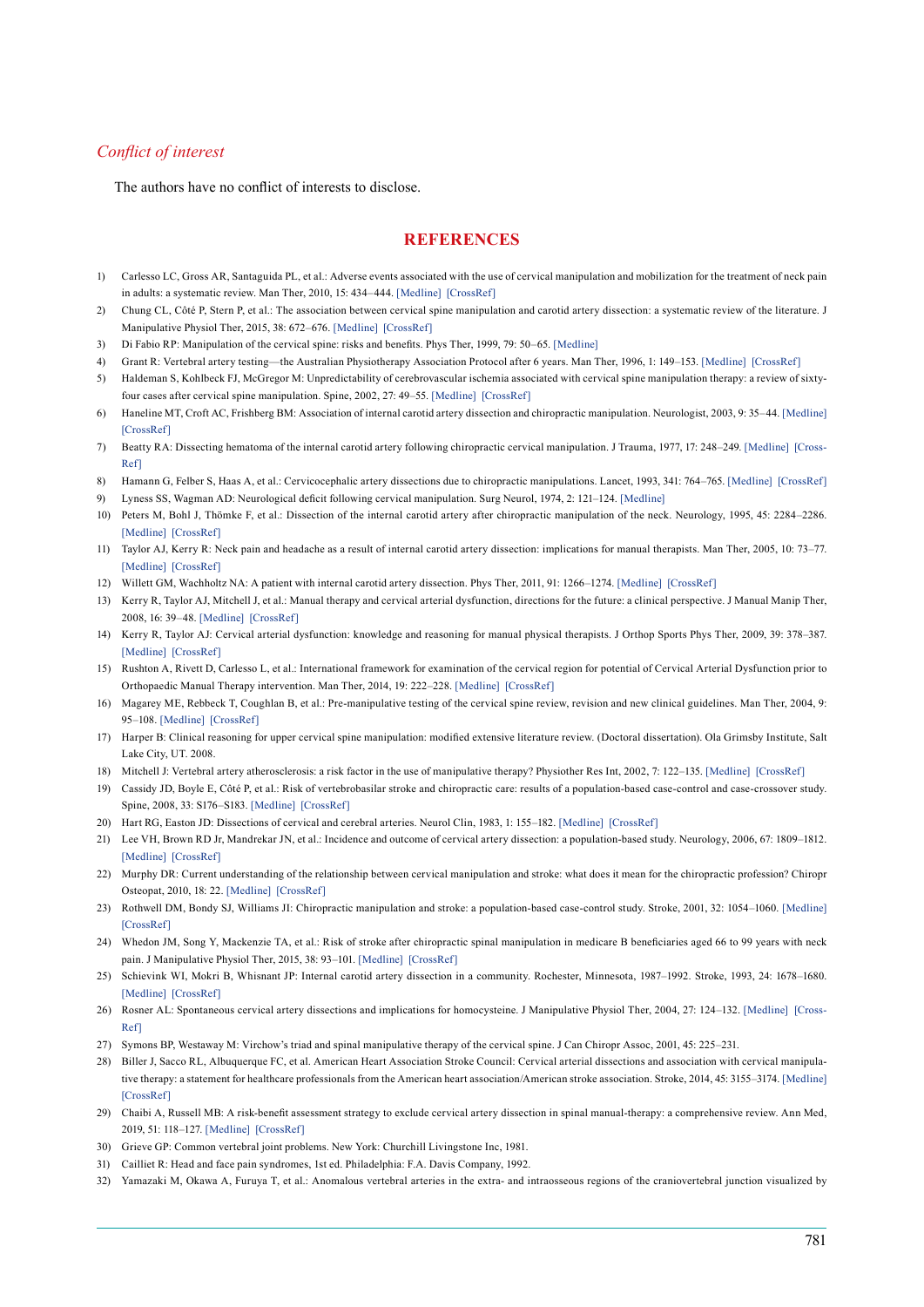3-dimensional computed tomographic angiography: analysis of 100 consecutive surgical cases and review of the literature. Spine, 2012, 37: E1389–E1397. [\[Medline\]](http://www.ncbi.nlm.nih.gov/pubmed/22825480?dopt=Abstract) [\[CrossRef\]](http://dx.doi.org/10.1097/BRS.0b013e31826a0c9f)

- 33) Vaněk P, Bradáč O, de Lacy P, et al.: Vertebral artery and osseous anomalies characteristic at the craniocervical junction diagnosed by CT and 3D CT angiography in normal Czech population: analysis of 511 consecutive patients. Neurosurg Rev, 2017, 40: 369–376. [\[Medline\]](http://www.ncbi.nlm.nih.gov/pubmed/27623783?dopt=Abstract) [\[CrossRef\]](http://dx.doi.org/10.1007/s10143-016-0784-x)
- <span id="page-9-0"></span>34) Johnson CP, How T, Scraggs M, et al.: A biomechanical study of the human vertebral artery with implications for fatal arterial injury. Forensic Sci Int, 2000, 109: 169–182. [\[Medline\]](http://www.ncbi.nlm.nih.gov/pubmed/10725653?dopt=Abstract) [\[CrossRef\]](http://dx.doi.org/10.1016/S0379-0738(99)00198-X)
- 35) Macchi C, Giannelli F, Cecchi F, et al.: The inner diameter of human intracranial vertebral artery by color Doppler method. Ital J Anat Embryol, 1996, 101: 81–87. [\[Medline\]](http://www.ncbi.nlm.nih.gov/pubmed/8997903?dopt=Abstract)
- <span id="page-9-1"></span>36) Frumkin LR, Baloh RW: Wallenberg's syndrome following neck manipulation. Neurology, 1990, 40: 611–615. [\[Medline\]](http://www.ncbi.nlm.nih.gov/pubmed/2181339?dopt=Abstract) [\[CrossRef\]](http://dx.doi.org/10.1212/WNL.40.4.611)
- 37) George B, Laurian C: Vertebro-basilar ischaemia with thrombosis of the vertebral artery: report of two cases with embolism. J Neurol Neurosurg Psychiatry, 1982, 45: 91–93. [\[Medline\]](http://www.ncbi.nlm.nih.gov/pubmed/7062079?dopt=Abstract) [\[CrossRef\]](http://dx.doi.org/10.1136/jnnp.45.1.91)
- 38) Sim E, Schwarz N, Biowski-Fasching I, et al.: Color-coded Duplex sonography of vertebral arteries. 11 cases of blunt cervical spine injury. Acta Orthop Scand, 1993, 64: 133–137. [\[Medline\]](http://www.ncbi.nlm.nih.gov/pubmed/8498169?dopt=Abstract) [\[CrossRef\]](http://dx.doi.org/10.3109/17453679308994553)
- <span id="page-9-2"></span>39) Rivett DA, Sharples KJ, Milburn PD: Effect of premanipulative tests on vertebral artery and internal carotid artery blood flow: a pilot study. J Manipulative Physiol Ther, 1999, 22: 368–375. [\[Medline\]](http://www.ncbi.nlm.nih.gov/pubmed/10478768?dopt=Abstract) [\[CrossRef\]](http://dx.doi.org/10.1016/S0161-4754(99)70081-3)
- 40) Scheel P, Ruge C, Schöning M: Flow velocity and flow volume measurements in the extracranial carotid and vertebral arteries in healthy adults: reference data and the effects of age. Ultrasound Med Biol, 2000, 26: 1261–1266. [\[Medline\]](http://www.ncbi.nlm.nih.gov/pubmed/11120363?dopt=Abstract) [\[CrossRef\]](http://dx.doi.org/10.1016/S0301-5629(00)00293-3)
- <span id="page-9-3"></span>41) Barker S, Kesson M, Ashmore J, et al.: Professional issue. Guidance for pre-manipulative testing of the cervical spine. Man Ther, 2000, 5: 37-40. [\[Medline\]](http://www.ncbi.nlm.nih.gov/pubmed/10688958?dopt=Abstract) [\[CrossRef\]](http://dx.doi.org/10.1054/math.1999.0230)
- <span id="page-9-4"></span>42) Magee D: Orthopaedic physical assessment, 5th ed. St. Louis: Saunders Elsevier, 2008.
- <span id="page-9-5"></span>43) Licht PB, Christensen HW, Høilund-Carlsen PF: Is there a role for premanipulative testing before cervical manipulation? J Manipulative Physiol Ther, 2000, 23: 175–179. [\[Medline\]](http://www.ncbi.nlm.nih.gov/pubmed/10771502?dopt=Abstract) [\[CrossRef\]](http://dx.doi.org/10.1016/S0161-4754(00)90247-1)
- <span id="page-9-6"></span>44) Miley ML, Wellik K.E. Wingerchuk DM, et al.: Does cervical manipulative therapy cause vertebral artery dissection and stroke? Neurologist, 2008, 14: 66–73. [\[Medline\]](http://www.ncbi.nlm.nih.gov/pubmed/18195663?dopt=Abstract) [\[CrossRef\]](http://dx.doi.org/10.1097/NRL.0b013e318164e53d)
- <span id="page-9-7"></span>45) Zaina C, Grant R, Johnson C, et al.: The effect of cervical rotation on blood flow in the contralateral vertebral artery. Man Ther, 2003, 8: 103–109. [\[Medline\]](http://www.ncbi.nlm.nih.gov/pubmed/12890438?dopt=Abstract) [\[CrossRef\]](http://dx.doi.org/10.1016/S1356-689X(02)00155-8)
- <span id="page-9-8"></span>46) Erhardt JW, Windsor BA, Kerry R, et al.: The immediate effect of atlanto-axial high velocity thrust techniques on blood flow in the vertebral artery: A randomized controlled trial. Man Ther, 2015, 20: 614–622. [\[Medline\]](http://www.ncbi.nlm.nih.gov/pubmed/25814193?dopt=Abstract) [\[CrossRef\]](http://dx.doi.org/10.1016/j.math.2015.02.008)
- 47) Herzog W, Leonard TR, Symons B, et al.: Vertebral artery strains during high-speed, low amplitude cervical spinal manipulation. J Electromyogr Kinesiol, 2012, 22: 740–746. [\[Medline\]](http://www.ncbi.nlm.nih.gov/pubmed/22483611?dopt=Abstract) [\[CrossRef\]](http://dx.doi.org/10.1016/j.jelekin.2012.03.005)
- 48) Rivett D, Shirley D, Magarey M, et al.: APA clinical guidelines for assessing vertebrobasilar insufficiency in the management of cervical spine disorders, 2006. https://www.scribd.com/doc/90011859/APA-VBI-Guidelines (Accessed May 27, 2015)
- <span id="page-9-9"></span>49) Arnold C, Bourassa R, Langer T, et al.: Doppler studies evaluating the effect of a physical therapy screening protocol on vertebral artery blood flow. Man Ther, 2004, 9: 13–21. [\[Medline\]](http://www.ncbi.nlm.nih.gov/pubmed/14723857?dopt=Abstract) [\[CrossRef\]](http://dx.doi.org/10.1016/S1356-689X(03)00087-0)
- 50) Licht PB, Christensen HW, Højgaard P, et al.: Triplex ultrasound of vertebral artery flow during cervical rotation. J Manipulative Physiol Ther, 1998, 21: 27–31. [\[Medline\]](http://www.ncbi.nlm.nih.gov/pubmed/9467098?dopt=Abstract)
- 51) Li YK, Zhang YK, Lu CM, et al.: Changes and implications of blood flow velocity of the vertebral artery during rotation and extension of the head. J Manipulative Physiol Ther, 1999, 22: 91–95. [\[Medline\]](http://www.ncbi.nlm.nih.gov/pubmed/10073624?dopt=Abstract) [\[CrossRef\]](http://dx.doi.org/10.1016/S0161-4754(99)70113-2)
- 52) Mitchell J, Keene D, Dyson C, et al.: Is cervical spine rotation, as used in the standard vertebrobasilar insufficiency test, associated with a measureable change in intracranial vertebral artery blood flow? Man Ther, 2004, 9: 220–227. [\[Medline\]](http://www.ncbi.nlm.nih.gov/pubmed/15522647?dopt=Abstract) [\[CrossRef\]](http://dx.doi.org/10.1016/j.math.2004.03.005)
- 53) Rossiti S, Volkmann R: Changes of blood flow velocity indicating mechanical compression of the vertebral arteries during rotation of the head in the normal human measured with transcranial Doppler sonography. Arq Neuropsiquiatr, 1995, 53: 26–33. [\[Medline\]](http://www.ncbi.nlm.nih.gov/pubmed/7575205?dopt=Abstract) [\[CrossRef\]](http://dx.doi.org/10.1590/S0004-282X1995000100005)
- <span id="page-9-10"></span>54) Bowler N, Shamley D, Davies R: The effect of a simulated manipulation position on internal carotid and vertebral artery blood flow in healthy individuals. Man Ther, 2011, 16: 87–93. [\[Medline\]](http://www.ncbi.nlm.nih.gov/pubmed/20709591?dopt=Abstract) [\[CrossRef\]](http://dx.doi.org/10.1016/j.math.2010.07.007)
- 55) Haynes M, Milne N: Color duplex sonographic findings in human vertebral arteries during cervical rotation. J Clin Ultrasound, 2001, 29: 14–24. [\[Medline\]](http://www.ncbi.nlm.nih.gov/pubmed/11180180?dopt=Abstract) [\[CrossRef\]](http://dx.doi.org/10.1002/1097-0096(200101)29:1<14::AID-JCU3>3.0.CO;2-H)
- 56) Quesnele JJ, Triano JJ, Noseworthy MD, et al.: Changes in vertebral artery blood flow following various head positions and cervical spine manipulation. J Manipulative Physiol Ther, 2014, 37: 22–31. [\[Medline\]](http://www.ncbi.nlm.nih.gov/pubmed/24239451?dopt=Abstract) [\[CrossRef\]](http://dx.doi.org/10.1016/j.jmpt.2013.07.008)
- 57) Thiel H, Wallace K, Donat J, et al.: Effect of various head and neck positions on vertebral artery blood flow. Clin Biomech (Bristol, Avon), 1994, 9: 105–110. [\[Medline\]](http://www.ncbi.nlm.nih.gov/pubmed/23916128?dopt=Abstract) [\[CrossRef\]](http://dx.doi.org/10.1016/0268-0033(94)90032-9)
- <span id="page-9-11"></span>Thomas LC, Rivett DA, Bateman G, et al.: Effect of selected manual therapy interventions for mechanical neck pain on vertebral and internal carotid arterial blood flow and cerebral inflow. Phys Ther, 2013, 93: 1563–1574. [\[Medline\]](http://www.ncbi.nlm.nih.gov/pubmed/23813088?dopt=Abstract) [\[CrossRef\]](http://dx.doi.org/10.2522/ptj.20120477)
- <span id="page-9-12"></span>59) Thomas LC, McLeod LR, Osmotherly PG, et al.: The effect of end-range cervical rotation on vertebral and internal carotid arterial blood flow and cerebral inflow: a sub analysis of an MRI study. Man Ther, 2015, 20: 475–480. [\[Medline\]](http://www.ncbi.nlm.nih.gov/pubmed/25529191?dopt=Abstract) [\[CrossRef\]](http://dx.doi.org/10.1016/j.math.2014.11.012)
- 60) Childs JD, Flynn TW, Fritz JM, et al.: Screening for vertebrobasilar insufficiency in patients with neck pain: manual therapy decision-making in the presence of uncertainty. J Orthop Sports Phys Ther, 2005, 35: 300–306. [\[Medline\]](http://www.ncbi.nlm.nih.gov/pubmed/15966541?dopt=Abstract) [\[CrossRef\]](http://dx.doi.org/10.2519/jospt.2005.35.5.300)
- <span id="page-9-13"></span>61) Herzog W, Tang C, Leonard T: Internal carotid artery strains during high-speed, low-amplitude spinal manipulations of the neck. J Manipulative Physiol Ther, 2015, 38: 664–671. [\[Medline\]](http://www.ncbi.nlm.nih.gov/pubmed/23140796?dopt=Abstract) [\[CrossRef\]](http://dx.doi.org/10.1016/j.jmpt.2012.09.005)
- 62) Wuest S, Symons B, Leonard T, et al.: Preliminary report: biomechanics of vertebral artery segments C1–C6 during cervical spinal manipulation. J Manipulative Physiol Ther, 2010, 33: 273–278. [\[Medline\]](http://www.ncbi.nlm.nih.gov/pubmed/20534313?dopt=Abstract) [\[CrossRef\]](http://dx.doi.org/10.1016/j.jmpt.2010.03.007)
- 63) Côté P, Kreitz BG, Cassidy JD, et al.: The validity of the extension-rotation test as a clinical screening procedure before neck manipulation: a secondary analysis. J Manipulative Physiol Ther, 1996, 19: 159–164. [\[Medline\]](http://www.ncbi.nlm.nih.gov/pubmed/8728458?dopt=Abstract)